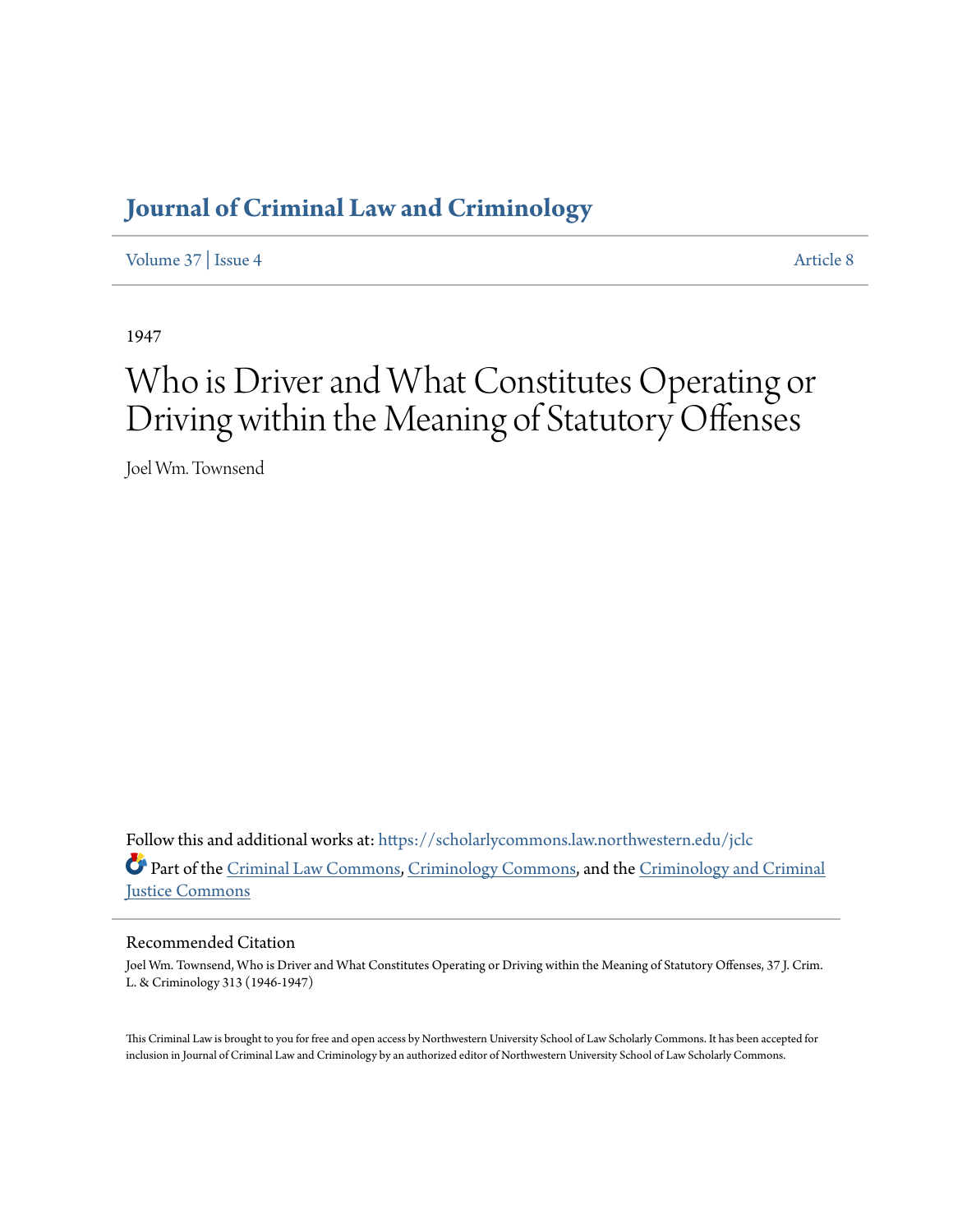## Who Is "Driver" and What Constitutes "Operating" or "Driving" Within the Meaning of Statutory Offenses

In a recent Georgia case, *Mitchell v. State,'* the defendant and other persons had planned a race between an automobile belonging to the defendant and an automobile belonging to one Walden, both vehicles to be driven by persons other than the owners themselves. During the race the defendant and Walden rode in their respective cars, alongside the selected drivers. The race proceeded on the highway at speeds ranging up to 75 and 95 miles per hour to a point where Walden's car turned over several times, killing its driver. The defendant was prosecuted and convicted of the misdemeanor of driving an automobile upon a public highway in excess of the prescribed speed limit. At the trial the court charged the jury that in all misdemeanors the participants are principals, and the court further instructed the jury to the effect that if the defendant aided and abetted the operation of the automobile he thus became a principal. The Court of Appeals of Georgia affirmed the judgment and held that the charge presented explicitly and fairly the law of principal and accessory as applied to the evidence in a misdemeanor case; also, that from the evidence the jury were authorized to find the defendant guilty of "operating" an automobile at a greater rate of speed than that prescribed by law.

In civil cases involving automobile accidents, similar rules of law are applied when negligence is imputed to a passenger. The law is that the negligence of the operator of an automobile is not attributable to a guest or passenger, whether gratuitous or for hire, where such guest or passenger has no right of control over the operator or machine, and exercises no control over either.<sup>2</sup> However, there is an exception allowing imputation of negligence in the case bf one riding with his servant or agent as driver, and this exception is grounded upon the fact that the negligence of the servant is the negligence of the master; in other words, the master (passenger) is operating the machine through the agency of the servant- (driver). The test whether the negligence of the driver is to be imputed to the one riding depends upon the latter's control, or right of control, of the actions of the driver, so as to constitute in fact the relation of principal **and** agent or master and servant, or his voluntary, unconstrained, noncontractual surrender of all care for himself to the caution of the driver.<sup>3</sup> If an occupant of an automobile controls, or has the right of control over, the operation of the car in maiter of detail, he is chargeable with the operator's negligence. The operator is deemed to -be the servant of such person.<sup>4</sup>

The instant case may also be compared to civil cases where persons are associated together in the execution of a common purpose and undertaking, and it has been held that each is the agent of the others in carrying out their plans, so that the negligence of one is attributable to the others.5 To constitute a joint enterprise between a passenger and the driver of an automobile, within the meaning of the law of negligence, there must be such a community of interests in the opera-

**<sup>1 --</sup>** Ga. App. **- , 38** S.E. (2d) **95** (1946).

<sup>2</sup> Berry, Law of Automobiles (7th ed. **1935)** §5.141. **3** *Ibid.*

**<sup>4</sup>***Id.* at §5.143. G Philadelphia & R. R. Co. v. Le Barr, 265 Fed. 129 (C.C.A. 3rd, 1920).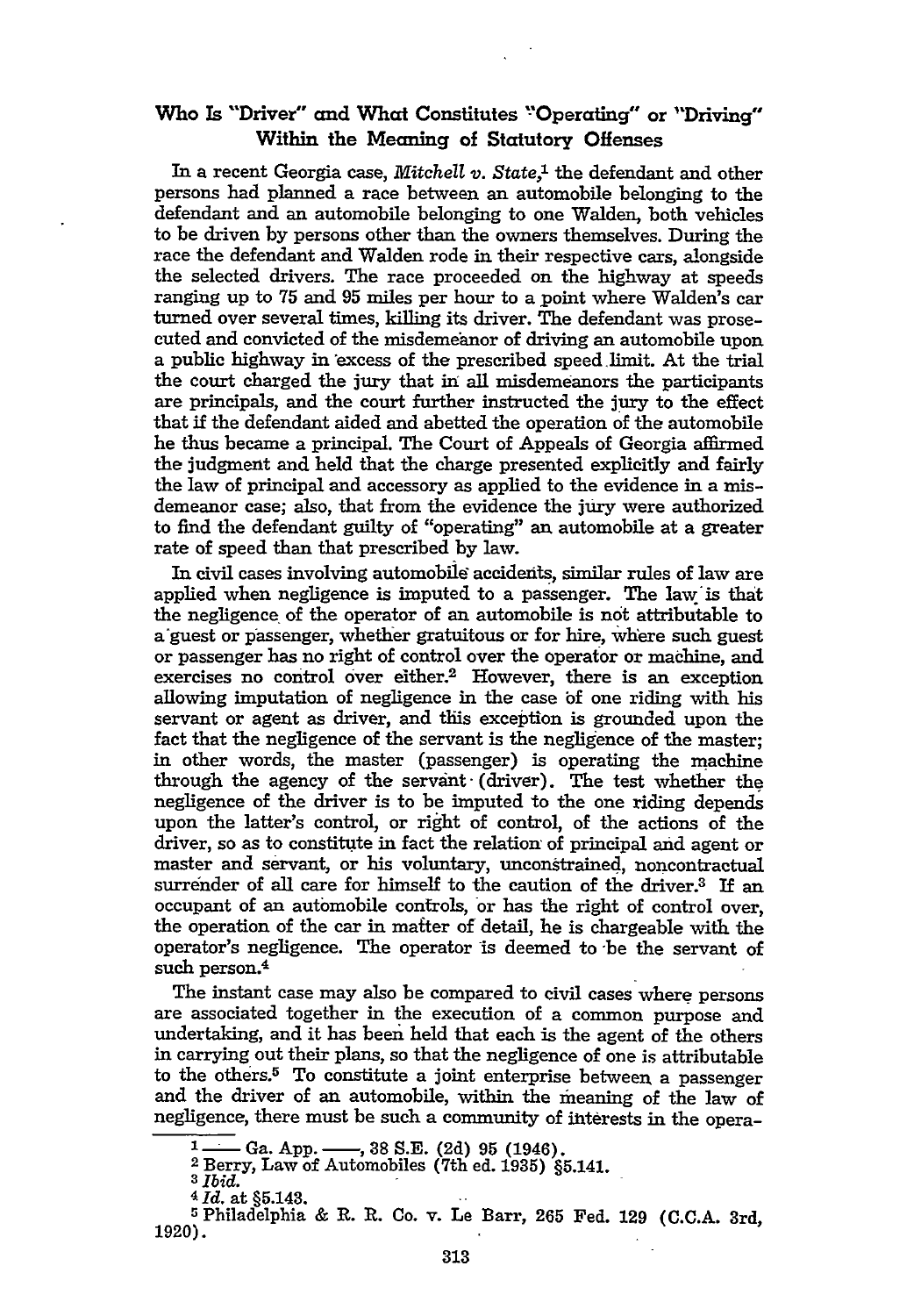tion as to give each an equal right of control. Joint enterprise is the joint prosecution of a common purpose under such circumstances that each member of such enterprise has the authority to act in respect to the control of the agencies employed to execute such common purpose.6

In prosecutions for motor vehicle violations, a variety of issues and complicating factors arise when a person permits another to drive the automobile while he sits by as a passenger. The question then is, what do the statutes mean by "driving" an automobile? Under such circumstances can a person be charged with "driving" an automobile? Under some state statutes the person must be actually driving,<sup>7</sup> meaning physical handling of the controls of the vehicle, but under other state statutes one who aids or abets the act may be liable as principal.<sup>8</sup> If the owner of a dangerous instrumentality like an automobile knowingly puts that instrumentality in the immediate control of a careless and reckless driver, sits by his side, and permits him without protest to recklessly and negligently operate the car and thereby cause the death of another, he is as much responsible as the man at the wheel.<sup>9</sup> A conviction of negligent homicide by the use of a motor vehicle, under a Michigan statute, was affirmed where it appeared that the defendant sat by the side of a girl and that when the girl, just before the collision, lost control of the car in descending a hill, the defendant attempted to resume control of the car and stepped on the accelerator but was unable to avoid running into the other car.10 In another case the defendant was convicted of murder where he and his companion were "staging a drunk" in the car of the defendant who sat beside the driver companion in the front seat, the episode culminating in the death of an infant.<sup>11</sup>

In a recent case the defendant was convicted of involuntary manslaughter where it appeared that the truck in question belonged to the defendant who was on the front seat at the time of the collision; the court finding that even if he was not actually driving (as the defendant contended) he was guilty as a principal for aiding and abetting in an unlawful operation of the vehicle, since he was not so drunk but that he knew what was happening and must have known that the truck was being driven on the wrong side of the road in an unlawful man-<br>ner.<sup>12</sup> A conviction has been sustained where a woman driver was at the steering wheel, but the defendant sat close beside her and both he and the woman had hold of the steering wheel. $^{13}$  However, in a case where the car that struck the deceased was driven by an intoxicated driver, who was accompanied by the owner as a passenger, the evidence was held insufficient to sustain a conviction of manslaughter against the owner where there was no evidence that he ever saw the driver take a drink or knew that the driver was under the influence of liquor.14

A provision of the vehicle code requiring the "driver of any vehicle" **<sup>6</sup>**Berry, Law of Automobiles (7th ed. **1935)** §5.158.

7 State v. Williams, 141 Wash. 165, 251 Pac. 126 (1926); Common-<br>wealth v. Gordan, 310 Mass. 85, 37 N.E. (2d) 123 (1941).<br>8 State v. Myers, 207 Iowa 555, 223 N.W. 166 (1929); State v. Sarner,<br>134 Kan. 98, 4 P. (2d) 440 (19

(2d) 648 (1939). **9** Story v. United States, 16 F. (2d) 342 (App. D.C. 1926) ; *Ex Parte*

Liotard, 47 Nev. 169, 217 Pac. 960 (1923). **<sup>10</sup>**People v. Ingersoll, 245 Mich. 530, 222 N.W. 765 (1929).

**<sup>11</sup>**Brewer v. State, 140 Tex. Crim. 9, 143 S.W. (2d) 599 (1940). 12 Fitzhugh v. State, 207 Ark. 117, 179 S.W. (2d) 173 (1944).

**3-** Cochran v. State, 141 Fla. 467, 193 So. 535 (1940).

<sup>13</sup> Cochran v. State, 141 Fla. 467, 193 So. 535 (1940).<br><sup>14</sup> State v. Creech, 210 N.C. 700, 188 S.E. 316 (1936).